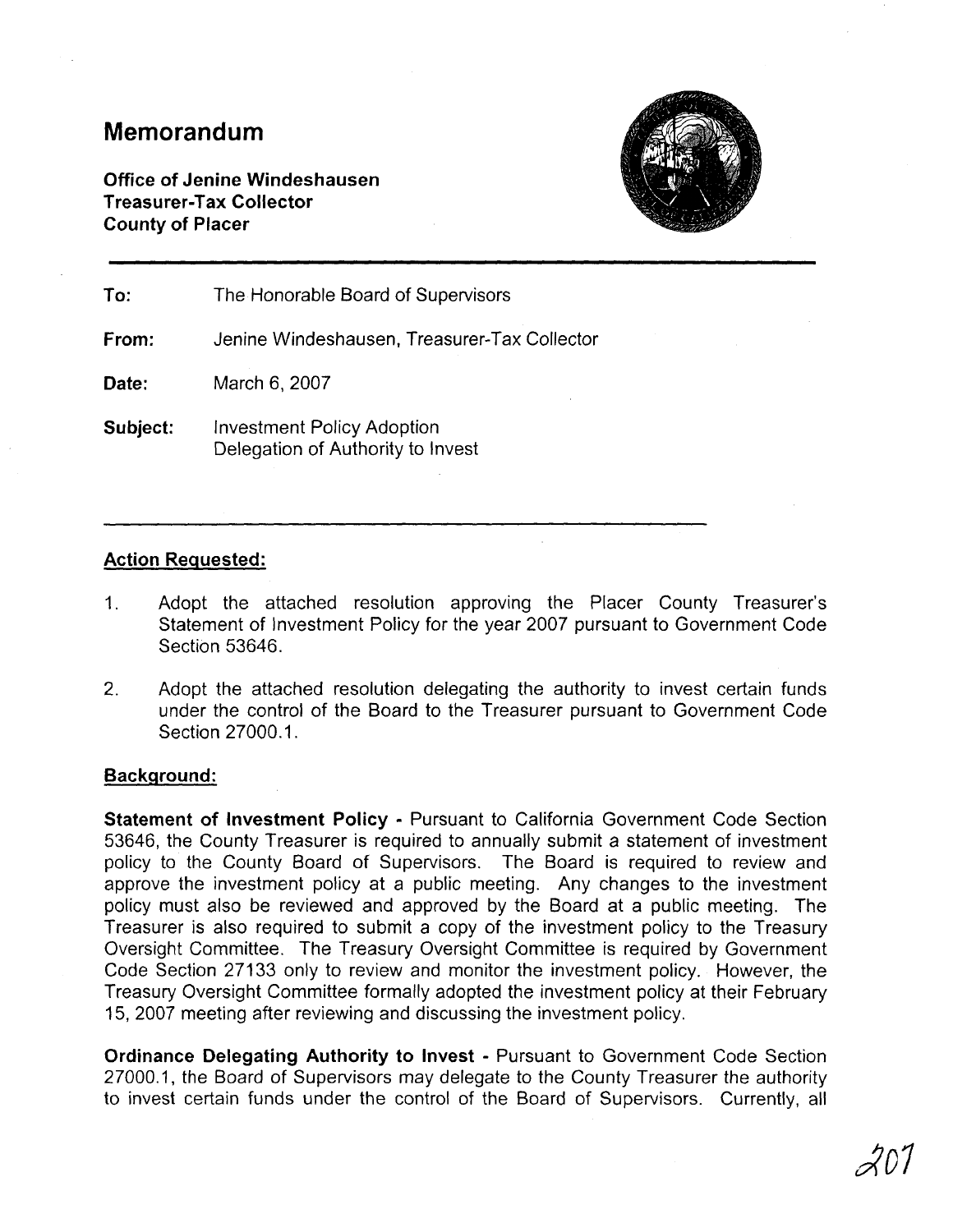money under the control of the Board is on deposit in the County Treasury with the exception of certain bond proceeds held by outside trustees under the direction of the Treasurer.

Attachments:

 $\alpha$ 

1. Placer County Treasurer's Statement of Investment Policy - Available for Review at the Clerk of the Board's Office.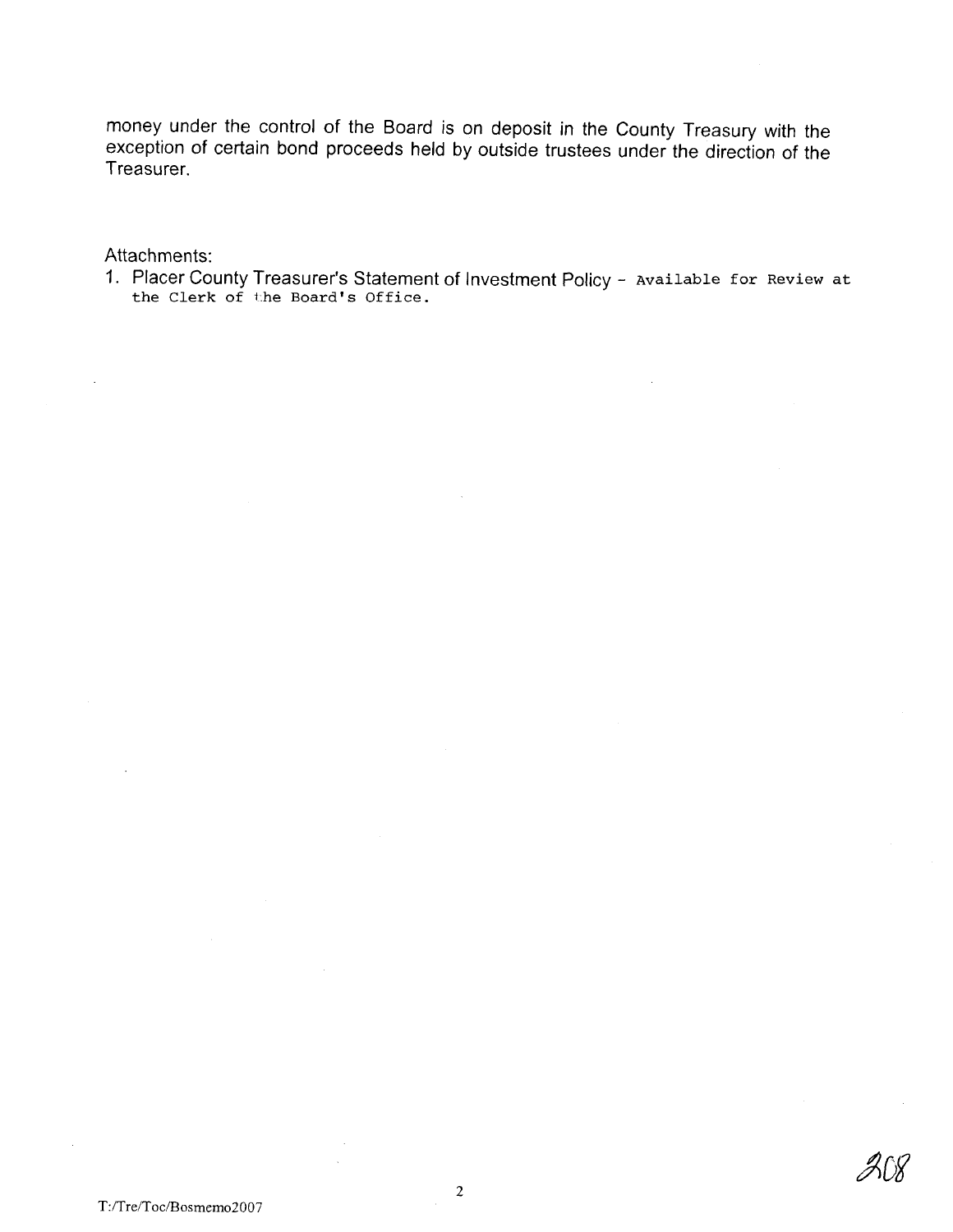## **Before the Board of Supervisors County of Placer, State of California**

**In the matter of: Resol. No:** ..................................

**Delegation of authority to invest certain funds under the control of the Board of Supervisors to the Placer County Treasurer.** 

The following resolution was duly passed by the Board of Supervisors of the County of Placer at a regular meeting held on March 6, 2007 by the following vote on a roll call:

**Ayes:** 

**Noes:** 

**Absent:** 

Signed and approved by me after its passage.

Chairman, Board of Supervisors

Attest: Clerk of said Board

**WHEREAS,** California Government Code Section 27000.1 authorizes the Board of Supervisors to delegate the authority to invest certain funds of the county and funds of other depositors in the county treasury for up to one year.

**AND WHEREAS,** after such delegation the Treasurer assumes full responsibility for those transactions until the Board revokes this authority by ordinance or does not renew the annual delegation by resolution.

**AND WHEREAS,** nothing in the resolution limits the County Treasurer's authority pursuant to Government Code Sections 53635 and 53684.

**AND WHEREAS,** all money currently under the control of the Board of Supervisors is on deposit in the County Treasury, except certain bond proceeds held by outside trustees under the discretion of the Treasurer.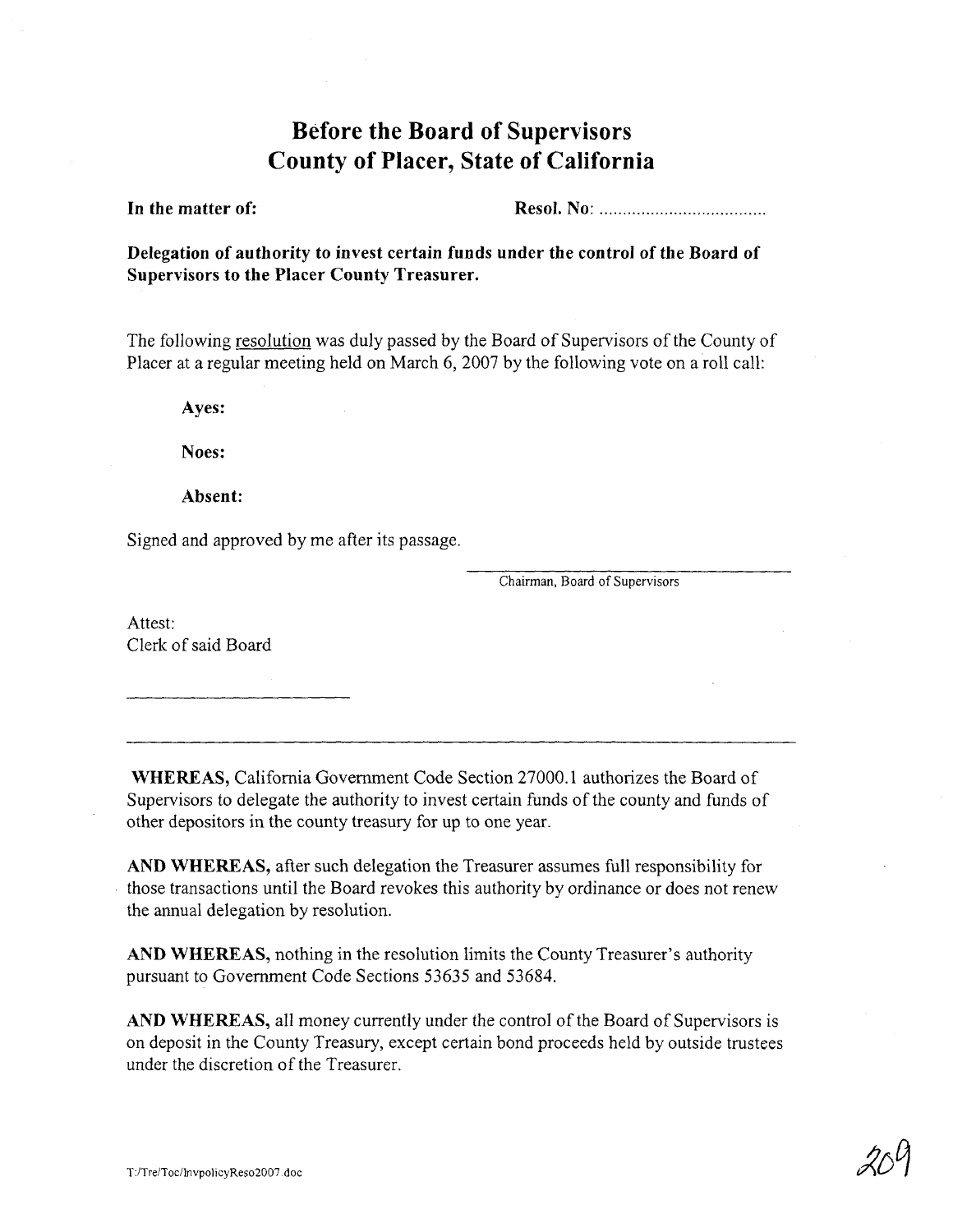**THEREFORE BE IT RESOLVED,** that The Board of Supervisors of the County of Placer hereby approves that the County Treasurer is delegated the authority to invest and reinvest funds of the County in the County Treasury pursuant to Government Code Section 53607 for a period of one year, as provided by Placer County Code, Chapter 2, Section 2, **24, 020.**